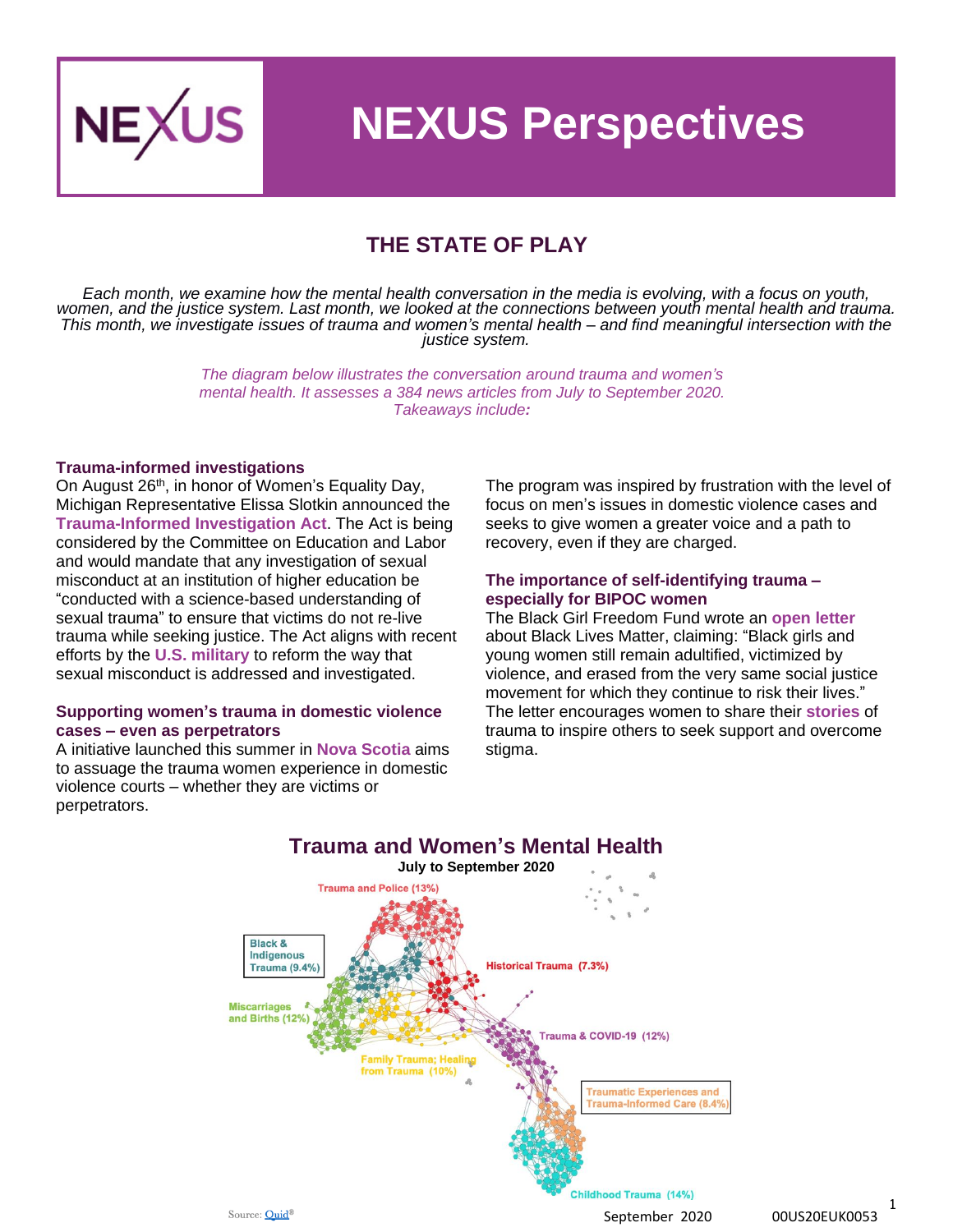### **THOUGHT STARTERS**

*A roundup of thought-provoking pieces on mental health for youth, women, and the justice system.*



#### **Youth Mental Health: Empathy 101**

As colleges welcome students back to campus, stories abound about students **[breaking rules](https://www.nytimes.com/2020/08/22/us/college-campus-covid.html)** and disregarding the seriousness of the pandemic. The **[fiery letter](https://news.syr.edu/blog/2020/08/20/last-nights-selfish-and-reckless-behavior/)** from the Syracuse University administration provides the most overwrought example. Yet mental health experts have begun to contend that this narrative causes more harm than good, especially as students navigate isolation, Zoom fatigue, and loss of the sports and group traditions that have traditionally defined the college experience. A **[CNBC article](https://www.cnbc.com/2020/09/12/stop-demonizing-students-for-covid-19-say-mental-health-experts.html)** weighs in:

*"When you look at public sentiment, I feel very strongly that college students get a bad rap for not caring about anyone and really only caring about themselves," said Jessi Gold, an assistant professor in the Department of Psychiatry at Washington University School of Medicine in St. Louis. "There's this belief that all they want to do is go out and drink and be selfish and spread Covid-19," she said.*



#### **Women's Mental Health: "Why Is Mommy So Stressed?"**

Working mothers are falling deeper into the double bind of COVID-19. A new **[paper](https://www.minneapolisfed.org/institute/working-papers-institute/iwp33.pdf)** from the Federal Reserve Bank of Minneapolis and the U.S. Census Bureau reveals the disproportionate caregiving burden being carried by women:

*"While advancements have been made over recent decades regarding women's rights, wage equality, and participation in formal labor markets, this pandemic has made it clear that something has got to give…without more formal and intentional systems of care, mothers will forever be vulnerable to career scarring during any major crisis like this pandemic or any other event that triggers an increase in domestic tasks within her household."*



#### **The Justice System: Buffalo's Band-Aid?**

In mid-September, Buffalo Mayor Myron Brown announced the Buffalo police department would now include a Behavioral Health Team to respond to mental health crisis calls. The announcement drew immediate **[criticism](https://www.wgrz.com/article/news/local/mental-health-professionals-express-opposition-to-buffalo-police-departments-behavioral-health-team/71-085e623c-d319-4e2b-b8ea-fd6a731fbc95)** from mental health experts and social workers in the city – more than 160 of which signed a letter opposing the initiative, calling it a "band-aid solution." Key arguments include:

- That mental health professionals should respond to mental health calls independently of police;
- The need for a Behavioral Health Advisory Council to help determine how to best meet the crisis mental health needs of community members; and
- The need for more adequate funding for crisis prevention and intervention-focused mental and behavioral health programs, including a redistribution of the BPD budget.